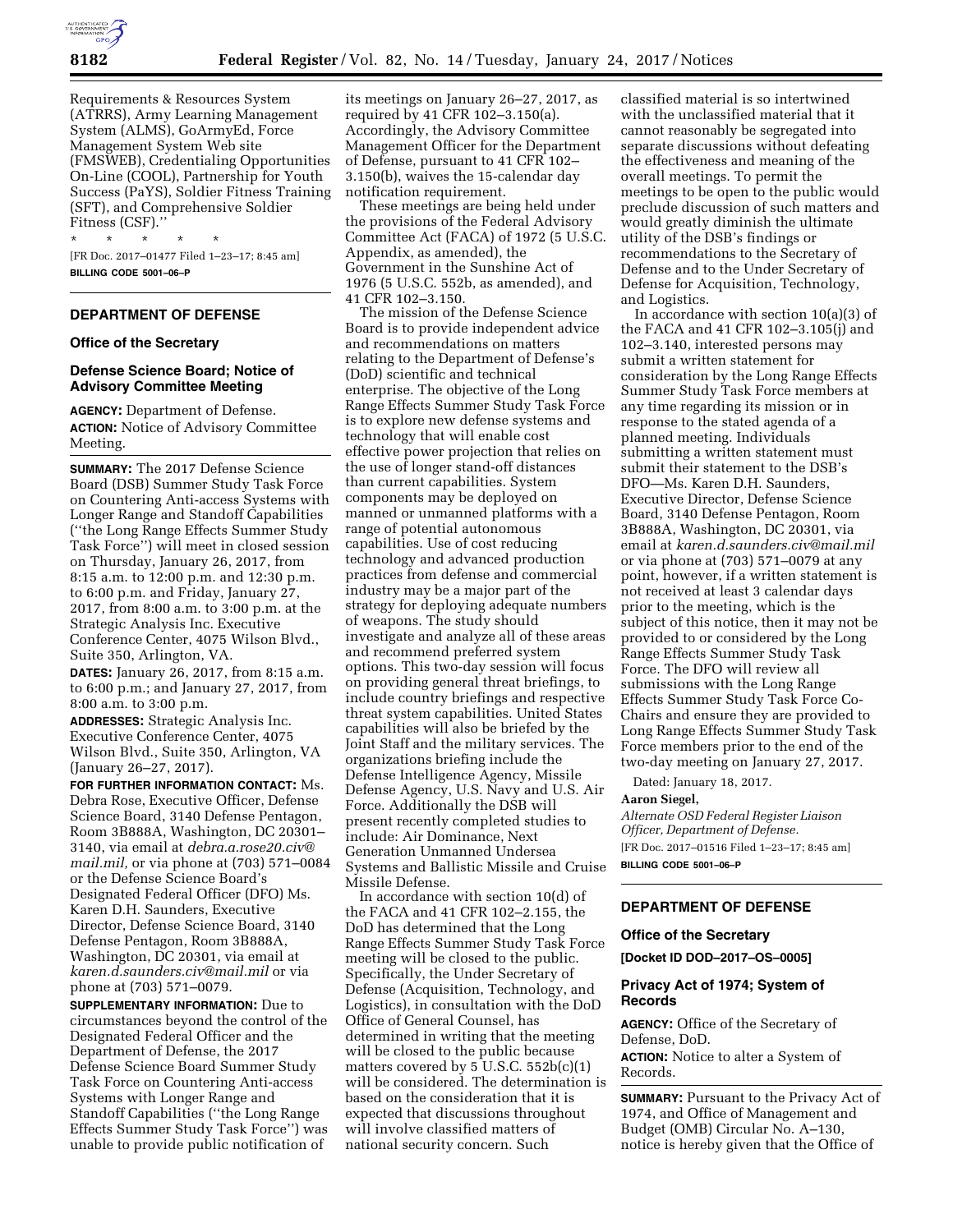the Secretary of Defense proposes to alter a system of records, DPR 45 DoD, entitled ''Military OneSource (MOS) Case Management System (CMS)''. Military OneSource (MOS) is an Outreach Web site for the purpose of providing comprehensive information to members of the Armed Forces and their families about the benefits and services that are available to them. The covered benefits and services that are relevant to Military OneSource include information regarding financial compensation including financial counseling, educational assistance and benefits, relocation planning and preparation, quality of life programs, and family and community programs. The MOS is a Department of Defense-funded program (non-personal services contract) providing comprehensive information on every aspect of military life at no cost to Active Duty, Guard and Reserve Service members, and their families. These services are available 24 hours a day by telephone and online from any location in the world.

This update reflects considerable administrative changes that in sum warrant an alteration to the systems of records notice. The applicable DoD Routine Uses have been incorporated in the notice to provide clarity for the public. Additionally, the categories records, authority for maintenance of the system, the purpose, retrievability, safeguards, retention and disposal, notification and record access procedures, and the contesting procedures.

**DATES:** Comments will be accepted on or before February 23, 2017. This proposed action will be effective the day following the end of the comment period unless comments are received which result in a contrary determination.

**ADDRESSES:** You may submit comments, identified by docket number and title, by any of the following methods:

\* *Federal Rulemaking Portal: [http://](http://www.regulations.gov) [www.regulations.gov.](http://www.regulations.gov)* Follow the instructions for submitting comments.

\* *Mail:* Department of Defense, Office of the Deputy Chief Management Officer, Directorate for Oversight and Compliance, Regulatory and Advisory Committee Division, 4800 Mark Center Drive, Mailbox #24, Suite 08D09B, Alexandria, VA 22350–1700.

*Instructions:* All submissions received must include the agency name and docket number for this **Federal Register**  document. The general policy for comments and other submissions from members of the public is to make these submissions available for public viewing on the Internet at *[http://](http://www.regulations.gov)* 

*[www.regulations.gov](http://www.regulations.gov)* as they are received without change, including any personal identifiers or contact information.

**FOR FURTHER INFORMATION CONTACT:** Mrs. Luz D. Ortiz, Chief, Records, Privacy and Declassification Division (RPD2), 1155 Defense Pentagon, Washington, DC 20301–1155, or by phone at (571) 372– 0478.

**SUPPLEMENTARY INFORMATION:** The Office of the Secretary of Defense notices for systems of records subject to the Privacy Act of 1974 (5 U.S.C. 552a), as amended, have been published in the **Federal Register** and are available from the address in **FOR FURTHER INFORMATION CONTACT** or at the Defense Privacy, Civil Liberties and Transparency Division Web site at *[http://dpcld.defense.gov/.](http://dpcld.defense.gov/)* 

The proposed system report, as required by 5 U.S.C. 552a(r) of the Privacy Act of 1974, as amended, was submitted on January 5, 2017, to the House Committee on Oversight and Government Reform, the Senate Committee on Governmental Affairs, and the Office of Management and Budget (OMB) pursuant to paragraph 4 of Appendix I to OMB Circular No. A– 130, ''Federal Agency Responsibilities for Maintaining Records About Individuals,'' revised November 28, 2000 (December 12, 2000 65 FR 77677).

Dated: January 17, 2017.

## **Aaron Siegel,**

*Alternate OSD Federal Register Liaison Officer, Department of Defense.* 

## **DPR 45 DoD**

### **SYSTEM NAME:**

Military OneSource (MOS) Case Management System (CMS) (February 11, 2015, 80 FR 7579)

#### **CHANGES:**

\* \* \* \* \*

### **CATEGORIES OF RECORDS IN THE SYSTEM:**

Delete entry and replace with ''Individual's full name, date of birth, gender, marital status, relationship to service member, rank, unit, branch of military service, military status, current address and mailing address, telephone numbers (work/home/cell/DSN) and participant authorization or refusal to allow incoming/outgoing text messages between participant and Military OneSource, email address, participant ID and case number (automatically generated internal numbers not provided to the participant), presenting issue/information requested, handoff type to contractor, handoff notes, if interpretation is requested and the language, referrals, and feedback from

quality assurance follow-up with participants.

Learning Management System: User account name, course history (attempted dates/times, grades), member type, agency, installation, unit, and service provider affiliation.

Non-medical counseling information: Psychosocial history, assessment of personal concerns, provider name, phone number, and location, authorization number, and outcome summary.''

#### **AUTHORITY FOR MAINTENANCE OF THE SYSTEM:**

Delete entry and replace with ''10 U.S.C. 136, Under Secretary of Defense for Personnel and Readiness; 10 U.S.C. 1781 note, Establishment of Online Resources To Provide Information About Benefits and Services Available to Members of the Armed Forces and Their Families; DoD Directive 1404.10, DoD Civilian Expeditionary Workforce; DoD Directive 1322.18, Military Training; DoD Instruction (DoDI) 1342.22, Military Family Readiness; DoDI 6490.06, Counseling Services for DoD Military, Guard and Reserve, Certain Affiliated Personnel, and Their Family Members; and DoDI 1322.26, Development, Management, and Delivery of Distributed Learning.''

#### **PURPOSE:**

Delete entry and replace with ''MOS CMS allows the documentation of an individual's eligibility; identification of the caller's inquiry or issue to provide a warm hand-off, referral and/or requested information; the development towards a final solution and referral information. The system also processes training registration, enrollment requests, and self-motivated education/ training for its Learning Management System. Records may be used as a management tool for statistical analysis, tracking, reporting, and evaluating program effectiveness and conducting research. Information about individuals indicating a threat to self or others will be reported to the appropriate authorities in accordance with DoD/ Military Branch of Service and Component regulations and established protocols.''

### **ROUTINE USES OF RECORDS MAINTAINED IN THE SYSTEM, INCLUDING CATEGORIES OF USERS AND THE PURPOSES OF SUCH USES:**

Delete entry and replace with ''In addition to those disclosures generally permitted under 5 U.S.C. 552a(b) of the Privacy Act of 1974, as amended, these records may specifically be disclosed outside the DoD as a routine use pursuant to 5 U.S.C 552a(b)(3) as follows: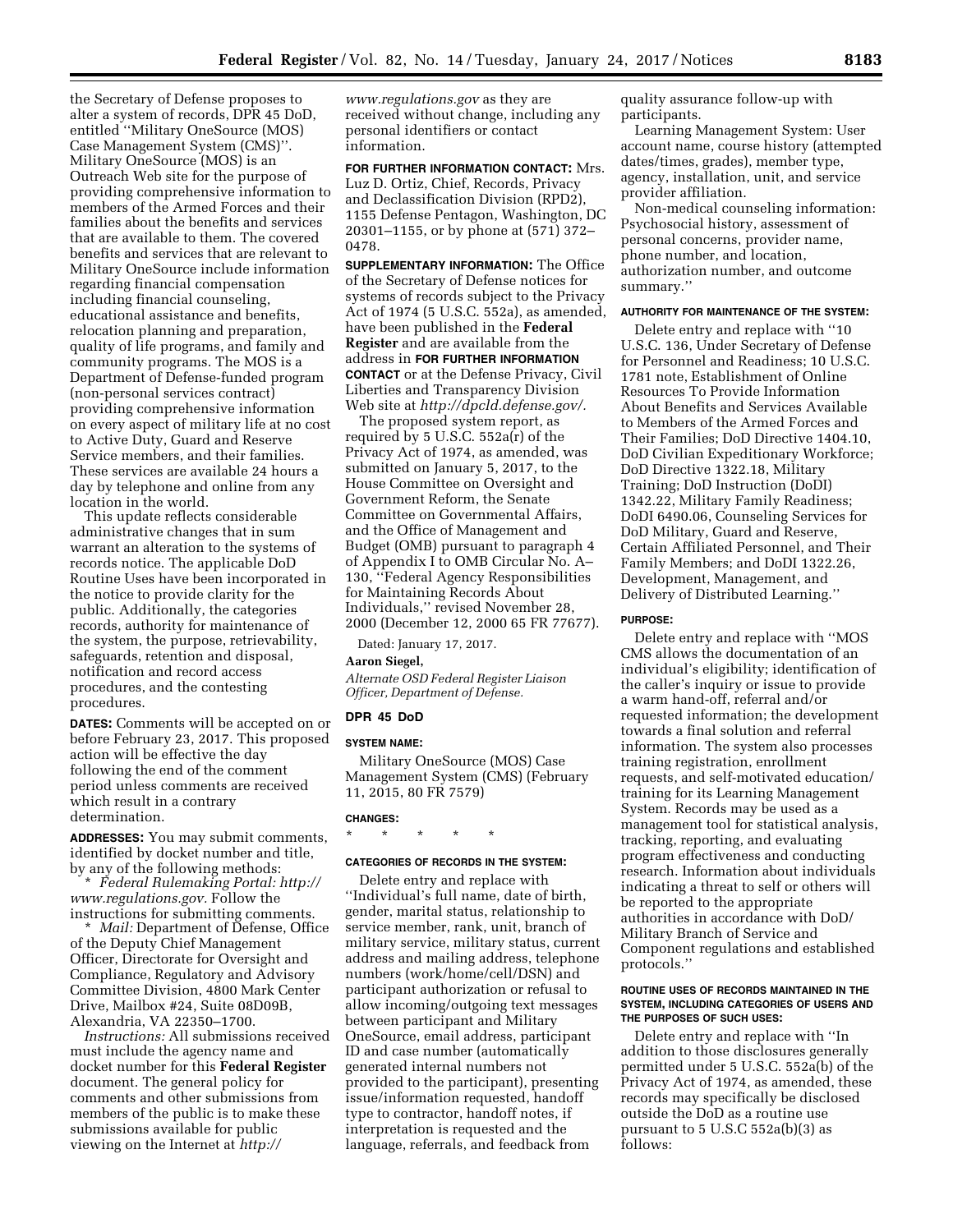To authorized DoD MOS contractors for the purpose of responding to Service member or family member need.

To contractors and grantees for the purpose of supporting research studies concerned with the effectiveness of nonmedical counseling interventions.

To local law enforcement entities for the purpose of intervention to prevent harm to the individual (self) in accordance with DoD/Military Branch of Service and Component regulations and established protocols.

Law Enforcement Routine Use: If a system of records maintained by a DoD Component to carry out its functions indicates a violation or potential violation of law, whether civil, criminal, or regulatory in nature, and whether arising by general statute or by regulation, rule, or order issued pursuant thereto, the relevant records in the system of records may be referred, as a routine use, to the agency concerned, whether federal, state, local, or foreign, charged with the responsibility of investigating or prosecuting such violation or charged with enforcing or implementing the statute, rule, regulation, or order issued pursuant thereto.

Congressional Inquiries Disclosure Routine Use: Disclosure from a system of records maintained by a DoD Component may be made to a congressional office from the record of an individual in response to an inquiry from the congressional office made at the request of that individual.

Disclosure to the Department of Justice for Litigation Routine Use: A record from a system of records maintained by a DoD Component may be disclosed as a routine use to any component of the Department of Justice for the purpose of representing the Department of Defense, or any officer, employee or member of the Department in pending or potential litigation to which the record is pertinent.

Disclosure of Information to the National Archives and Records Administration Routine Use: A record from a system of records maintained by a DoD Component may be disclosed as a routine use to the National Archives and Records Administration for the purpose of records management inspections conducted under authority of 44 U.S.C. 2904 and 2906.

Data Breach Remediation Purposes Routine Use: A record from a system of records maintained by a Component may be disclosed to appropriate agencies, entities, and persons when (1) The Component suspects or has confirmed that the security or confidentiality of the information in the system of records has been

compromised; (2) the Component has determined that as a result of the suspected or confirmed compromise there is a risk of harm to economic or property interests, identity theft or fraud, or harm to the security or integrity of this system or other systems or programs (whether maintained by the Component or another agency or entity) that rely upon the compromised information; and (3) the disclosure made to such agencies, entities, and persons is reasonably necessary to assist in connection with the Components efforts to respond to the suspected or confirmed compromise and prevent, minimize, or remedy such harm.''

\* \* \* \* \*

# **RETRIEVABILITY:**

Delete entry and replace with ''Information is retrieved by the participant's full name, or user account name (for the Learning Management System).''

#### **SAFEGUARDS:**

Delete entry and replace with ''MOS CMS is hosted on a certified and accredited infrastructure. Records are maintained in a secure building in a controlled area accessible only to authorized personnel. Physical entry is restricted by the use of locks and passwords and administrative procedures which are changed periodically. The system is designed with access controls, comprehensive intrusion detection, and virus protection. Access to personally identifiable information in this system is role based and restricted to those who require the data in the performance of their official duties and have completed annual information assurance and privacy training. Records are encrypted during transmission to protect session information, and while not in use (data at rest).''

#### **RETENTION AND DISPOSAL:**

Delete entry and replace with ''Master database files: Close after 3 years of continuous inactivity or notification of discharge, retirement or separation of the service member, then destroy 10 years after closed.

Non-medical counseling records: Close after 3 years of continuous inactivity or notification of discharge, retirement or separation of the service member, then destroy 15 years after closed.

Training records: Close annually upon completion of training, then destroy 5 years after closed.

Call center recordings: Close after referral to non-medical counseling, employee assistance program support, information and referral, then destroy after 90 days.''

\* \* \* \* \*

### **NOTIFICATION PROCEDURES:**

Delete entry and replace with ''Individuals seeking to determine if information about themselves is contained in this record system should address inquiries to the appropriate system manager.

Signed, written requests should include the individual's full name, current address, and telephone number.

In addition, the requester must provide a notarized statement or an unsworn declaration made in accordance with 28 U.S.C. 1746, in the following format:

If executed outside the United States: 'I declare (or certify, verify, or state) under penalty of perjury under the laws of the United States of America that the foregoing is true and correct. Executed on [date]. [Signature].'

If executed within the United States, its territories, possessions, or commonwealths: 'I declare (or certify, verify, or state) under penalty of perjury that the foregoing is true and correct. Executed on [date]. [Signature]'.''

# **RECORD ACCESS PROCEDURES:**

Delete entry and replace with ''Individuals seeking to determine if information about themselves is contained in this record system should address inquiries to the Office of the Secretary of Defense/Joint Staff Freedom of Information Act Requester Service Center, 1155 Defense Pentagon, Washington DC 20301–1155.

Signed, written requests should include the individual's full name, current address, and telephone number, and the name and number of this system of records notice.

In addition, the requester must provide a notarized statement or an unsworn declaration made in accordance with 28 U.S.C. 1746, in the following format:

If executed outside the United States: 'I declare (or certify, verify, or state) under penalty of perjury under the laws of the United States of America that the foregoing is true and correct. Executed on [date]. [Signature].'

If executed within the United States, its territories, possessions, or commonwealths: 'I declare (or certify, verify, or state) under penalty of perjury that the foregoing is true and correct. Executed on [date]. [Signature]'.''

### **CONTESTING RECORD PROCEDURES:**

Delete entry and replace with ''The Office of the Secretary of Defense (OSD) rules for accessing records, for